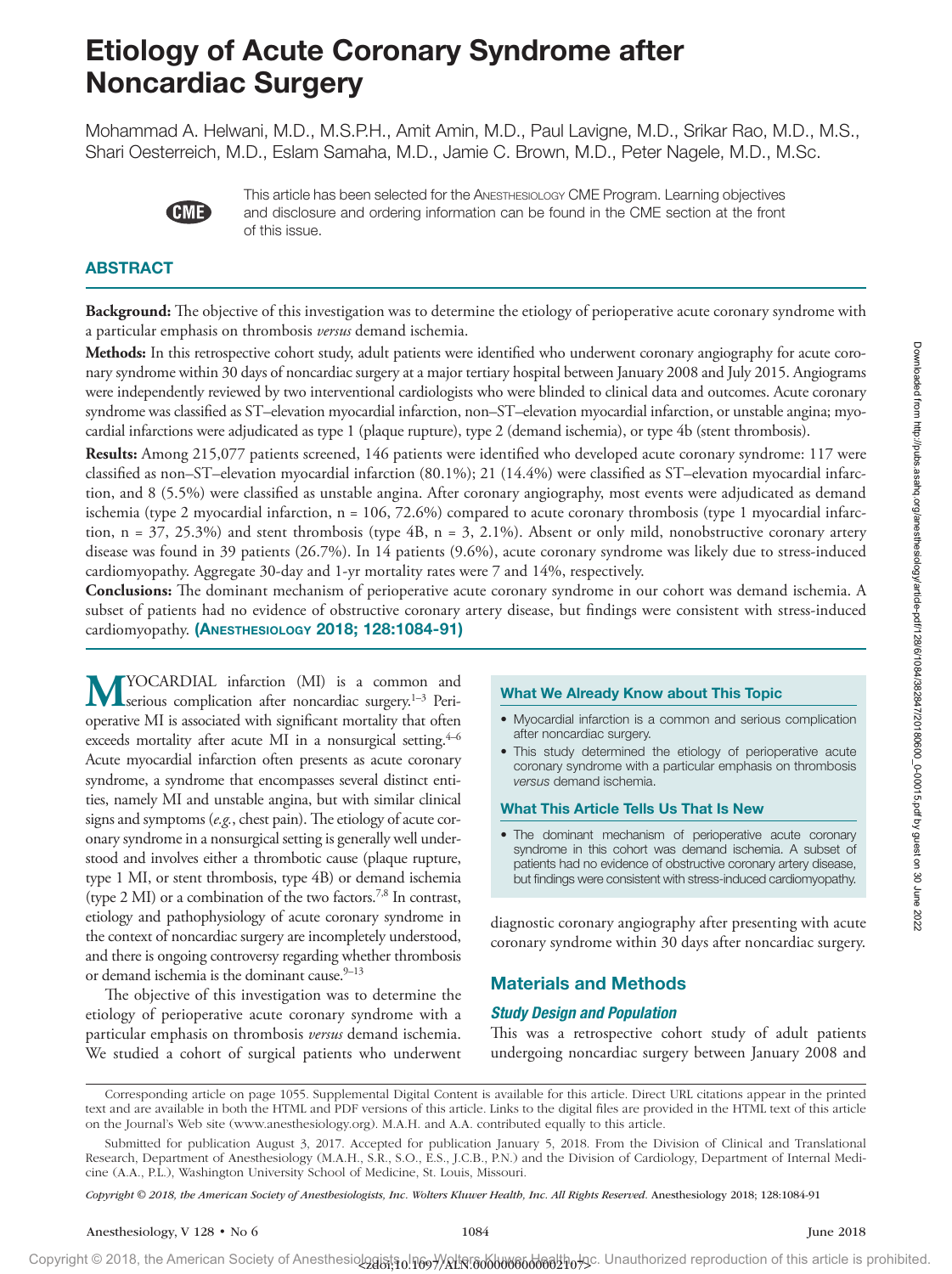July 2015 at Barnes–Jewish Hospital (St. Louis, Missouri) who developed acute coronary syndrome and received a coronary angiogram within 30 days of surgery. We screened the Barnes–Jewish Hospital billing database for patient records meeting inclusion criteria, reviewed the tentative list of patients case by case for potential exclusion criteria, and then matched the 146 identified patients with the local CathPCI Registry of the National Cardiovascular Data Registry, which captures all patients who undergo diagnostic angiography and percutaneous coronary intervention at our institution.<sup>14</sup> The study was approved by the Washington University School of Medicine Institutional Review Board (St. Louis, Missouri) and granted a waiver of informed consent, and it was not registered at a registry.

Inclusion criteria were age more than 18 yr; noncardiac surgery requiring monitored anesthesia care, general, or regional anesthesia; and the diagnosis of acute coronary syndrome. Exclusion criteria were cardiac surgery or related procedures (such as pacemaker insertion), surgery under local anesthesia, age less than 18 yr, and indications for cardiac catheterization other than acute coronary syndrome.

#### *Measurements and Angiographic Assessment*

Records were reviewed for all subjects who underwent a coronary angiogram within 30 days of noncardiac surgery and used to identify demographics, medical history, symptoms, electrocardiographic changes, cardiac biomarkers concentrations, echocardiography findings, medications, and transfusion requirements. Noncardiac surgeries were categorized as vascular *versus* nonvascular surgery. Acute coronary syndrome events were categorized as ST–elevation MI, non–ST–elevation MI, or unstable angina. The 30-day mortality and 1-yr mortality were obtained reviewing the social security registry and from the <https://www.familysearch.org> website (accessed July 1, 2017).

Coronary angiograms were independently reviewed by two blinded interventional cardiologists (P.L. and A.A.). In cases of discordant angiogram interpretation, angiogram findings were jointly reviewed by the interventionalists and a consensus was reached. Myocardial infarction was classified by type according to the Third Universal Definition.15 All lesions resulting in more than 50% stenosis were analyzed and characterized by angiographic features of complexity adapted from Goldstein *et al.*16 A lesion was considered complex if it exhibited any of the following features: (1) an intraluminal filling defect suggestive of thrombus as defined by abrupt vessel occlusion with contrast persistence; (2) plaque ulceration defined by the extension of contrast beyond but contiguous to the vessel lumen; or (3) two or more of the following: fissuring, evidenced by intraplaque dye penetration not fulfilling the definition of ulceration; irregular margins or overhanging edges; or hazy appearance. A spontaneous MI (type 1) was considered to have occurred by the presence of at least one complex lesion.

#### *Outcomes*

Primary study outcomes included types of MI: type 1 (plaque rupture, coronary occlusion), type 2 MI (demand ischemia), and type 4B (stent thrombosis); acute coronary syndrome was also classified per electrocardiogram and biomarker presentation as ST–elevation MI, non–ST–elevation MI, or unstable angina. Secondary outcomes included hospital length of stay, as well as 30-day and 1-yr mortality rates. Significant bleeding was defined as more than 1 l of blood loss.

#### *Statistical Methods*

We included a statistical analysis plan in the study protocol that was submitted and approved by the institutional review board. Primary outcomes were established *a priori*, but several additional analyses were performed *post hoc* and have been identified as such in this article. The data are presented as means and SD or medians and interquartile range for nonnormally distributed data. Univariate comparisons were made with a Mann–Whitney U test, chi-square test, or Fisher exact test. We calculated unadjusted odds ratios from 2×2 tables. Kaplan–Meier survival analyses were performed to compare survival probabilities between types of MI and MI presentation as ST–elevation MI, non–ST–elevation MI, or unstable angina. A log-rank test was used to determine statistical significance. There was no formal sample size estimation, because the goal was to capture all patients who developed acute coronary syndrome after noncardiac surgery in our institution. Analyses were performed using SPSS 23.0 (IBM, USA) or JMP 13.2 (SAS Institute, USA). All analyses were two-sided, and *P* < 0.05 was considered statistically significant.

#### Results

#### *Study Population*

After screening 215,077 patients who underwent noncardiac surgery in our hospital during the study period, the final study population of patients who underwent coronary angiography due to acute coronary syndrome within 30 days after noncardiac surgery was 146 patients (0.07%; fig. 1; table 1). More than 50% of the patients had a diagnosis of coronary artery disease, and 19% had a diagnosis of heart failure. Acute coronary syndrome after emergent surgery accounted for 8.2% of cases in this cohort  $(n = 12)$ . Median estimated intraoperative blood loss was modest (150ml, interquartile range of 0 to 405 ml), although  $11.0\%$  (n = 16) experienced significant intraoperative hemorrhage.

## *Acute Coronary Syndrome Events*

More than 80% of acute coronary syndrome events were classified as non–ST–elevation MI ( $n = 117$ ); smaller fractions were classified as ST–elevation MI (n = 21, 14.4%) and unstable angina ( $n = 8, 5.5\%$ , table 2). Approximately half of events presented with clinical symptoms such as chest pain or shortness of breath; 22% of events were clinically silent. Electrocardiogram changes consistent with myocardial ischemia were observed in more than 90% of patients. Eight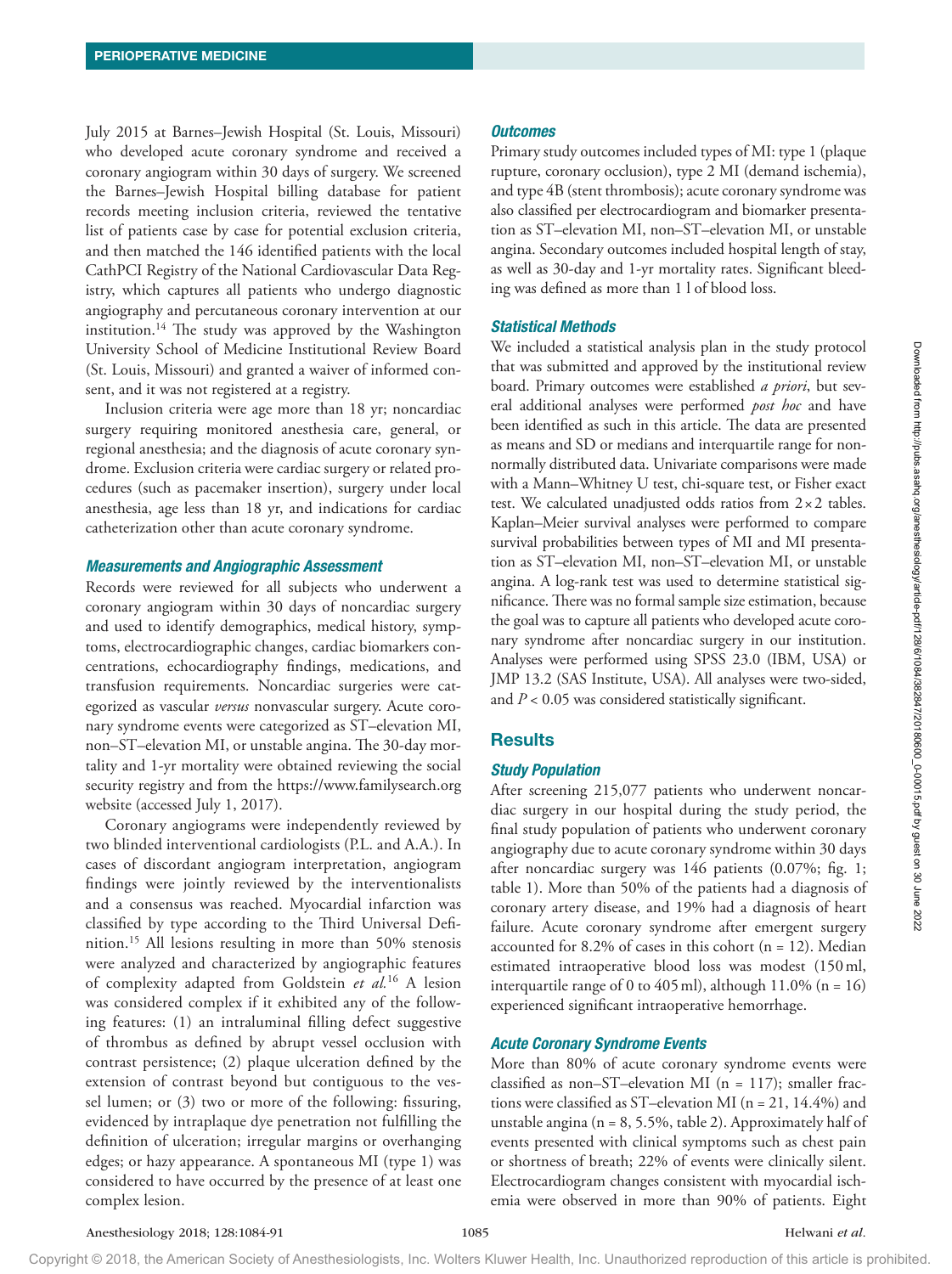

Fig. 1. Study flow diagram. The diagram shows the numbers of patients screened and the final study population. BJH = Barnes-Jewish Hospital.

percent of patients presented in cardiogenic shock (n = 11). The majority of patients developed acute coronary syndrome within the first 3 postoperative days  $(63\%, n = 92)$ ; 16% of patients (n = 23) developed acute coronary syndrome in the intraoperative period. On average, a median of 3 days passed between acute coronary syndrome presentation and coronary angiography, except for patients with acute stent thrombosis (type  $4B$  MI;  $n = 3$ ), who were taken to the catheterization laboratory on the same day.

Patients with type 1 MI received medical management in  $68\%$  of cases ( $n = 25$ ), underwent coronary artery bypass grafting surgery surgery in  $30\%$  of cases (n = 11), and received a percutaneous coronary intervention (coronary stent) in 3% of cases  $(n = 1)$ . Patients with type 2 MI were predominantly managed medically (94%; n = 100).

#### *Coronary Angiography Findings*

Among all acute coronary syndrome events, 73% were adjudicated as type 2 MI (demand ischemia; n = 106,) after review of angiography films. Acute coronary thrombosis (type 1 MI) was adjudicated in 25% of patients  $(n = 37)$ , and acute coronary stent thrombosis (type 4B) was adjudicated in 2% of patients ( $n = 3$ ; table 3). There was no association between type 1 and type 2 MI and clinical presentation as ST–elevation MI or non–ST–elevation MI (*P* = 0.97). Absent or only mild (nonobstructive) coronary artery disease was found in 27% of patients  $(n = 39)$ , 5% of with type 1 MI ( $n = 2$ ), and 35% of patients with type 2 MI ( $n = 37$ ). In 10% of events  $(n = 14)$ , acute coronary syndrome was likely caused by stress-induced cardiomyopathy and not by an intracoronary event. In a *post hoc* analysis, stress-induced cardiomyopathy was observed in two patients on chronic β-blocker therapy (n =  $67; 3%$ ) compared to 12 patients who did not take β-blockers (n = 79; 15%; odds ratio, 0.17; 95% CI, 0.03 to 0.78; *P* = 0.02).

#### *Short- and Long-term Outcomes*

Unadjusted 30-day and 1-yr mortality rates for all patients were 7 and 14%. Survival rates were not statistically significant between type 1 MI, type 2 MI, and type 4B MI (fig. 2;  $P = 0.52$ ) but were statistically significant between patients who experienced an ST–elevation MI *versus* non–ST– elevation MI (fig. 3;  $P = 0.02$ ). Additional results are available as Supplemental Digital Content ([http://links.lww.com/](http://links.lww.com/ALN/B628) [ALN/B628\)](http://links.lww.com/ALN/B628).

## **Discussion**

Findings from this investigation in 146 surgical patients who developed perioperative acute coronary syndrome within 30 days after surgery and who underwent coronary angiography show that: (1) three of four events were due to demand ischemia (type 2 MI) and presented as non–ST–elevation MI, (2) more than 90% had electrocardiogram changes consistent with myocardial ischemia, (3) one in four patients had no evidence of obstructive coronary artery disease, (4) 10% of events were likely due to stress-induced cardiomyopathy, and (5) acute coronary syndrome was associated with marked short- and long-term mortality (7% 30-day mortality and 14% 1-yr mortality).

## *Demand Ischemia* versus *Thrombosis*

The results of our study suggest that most cases of perioperative acute coronary syndrome are triggered by demand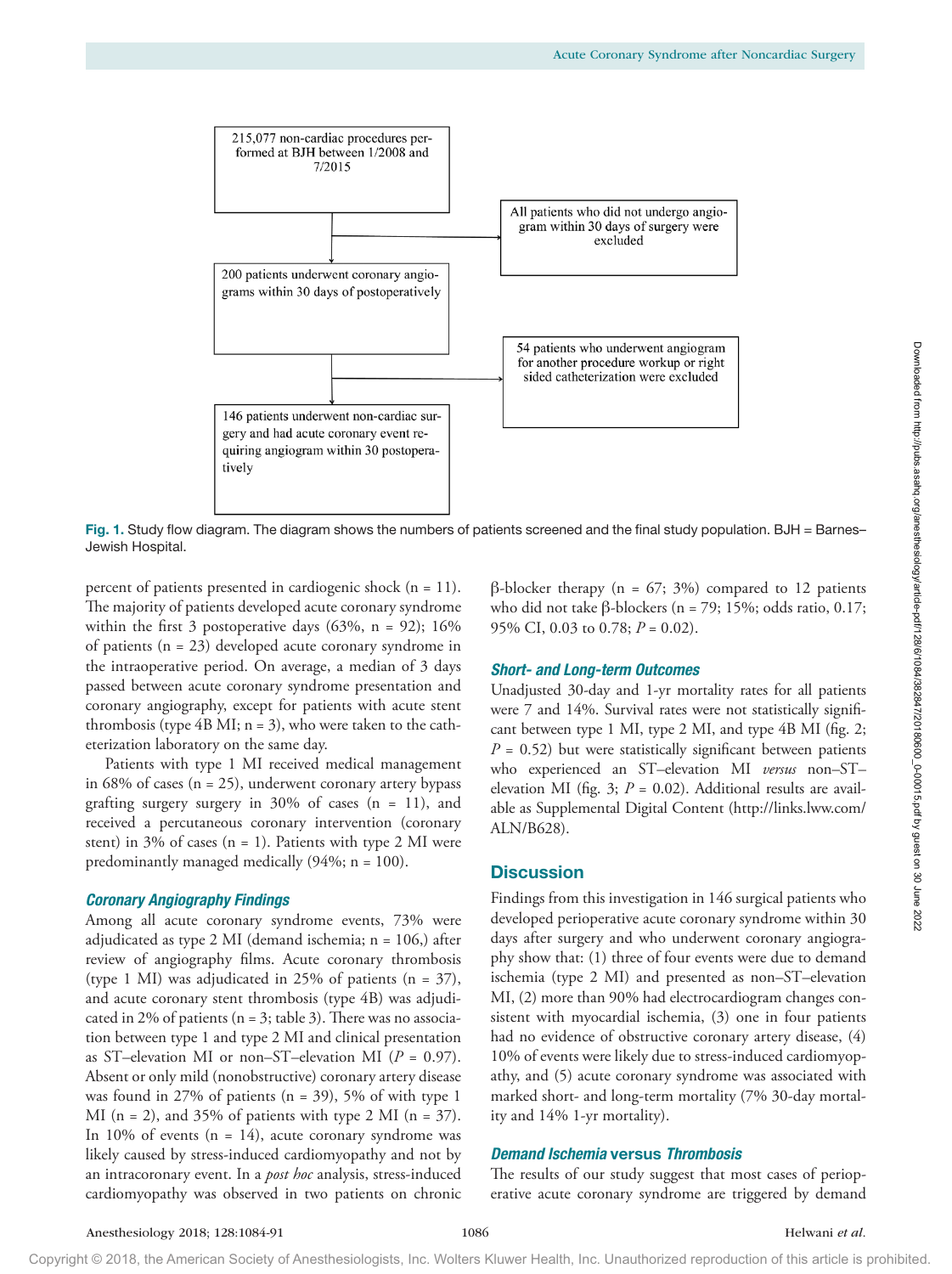#### Table 1. Baseline Characteristics of Patients

|                                         | All Patients,<br>$n = 146(100\%)$ | Type 1 MI,<br>$n = 37(25.3%)$ | Type 2 MI,<br>$n = 106(72.6%)$ | Type 4B MI*,<br>$n = 3 (2.1%)$ |
|-----------------------------------------|-----------------------------------|-------------------------------|--------------------------------|--------------------------------|
| Demographics                            |                                   |                               |                                |                                |
| Age (median [IQR])                      | 67 [60, 74]                       | 70 [62, 79]                   | 67 [60, 74]                    | 62 [59, 63]                    |
| Male sex, n (%)                         | 81 (55.5)                         | 28 (75.7)                     | 50 (47.2)                      | 3(100)                         |
| White race, n (%)                       | 130 (89.0)                        | 33 (89.2)                     | 94 (88.7)                      | 3(100)                         |
| Cardiac history, n (%)                  |                                   |                               |                                |                                |
| Coronary artery disease                 | 75 (52.4)                         | 19(51.4)                      | 53 (50)                        | 3(100)                         |
| Previous MI                             | 43 (29.5)                         | 9(24.3)                       | 33(31.1)                       | 1(33.3)                        |
| Coronary artery bypass grafting surgery | 30(20.5)                          | 7(18.9)                       | 22 (20.8)                      | 1(33.3)                        |
| Percutaneous coronary intervention      | 43 (29.5)                         | 12 (32.4)                     | 28 (26.4)                      | 3(100)                         |
| Congestive heart disease                | 27 (18.5)                         | 4(10.8)                       | 22 (20.8)                      | 1(33.3)                        |
| Comorbidities, n (%)                    |                                   |                               |                                |                                |
| Hypertension                            | 126 (86.3)                        | 35 (94.6)                     | 88 (86.3)                      | 3(100)                         |
| Diabetes mellitus                       | 51 (34.9)                         | 10(27.0)                      | 40 (37.7)                      | 1(33.3)                        |
| Hyperlipidemia                          | 91 (62.3)                         | 24 (64.9)                     | 65 (61.3)                      | 2(66.7)                        |
| Obesity (BMI $>$ 30)                    | 54 (37.8)                         | 13(36.1)                      | 39 (37.5)                      | 2(66.7)                        |
| Smoking history                         | 105 (71.9)                        | 27 (73.0)                     | 77 (72.6)                      | 1(33.3)                        |
| Chronic kidney disease                  | 25(17.1)                          | 7(18.9)                       | 18 (17.0)                      | 0                              |
| Anemia, hemoglobin $<$ 10, n (%)        | 19 (13)                           | 4(11.4)                       | 15(14.7)                       | 0                              |
| Preoperative medications, n (%)         |                                   |                               |                                |                                |
| $\beta$ -blockers                       | 67 (45.9)                         | 19 (51.4)                     | 45 (42.5)                      | 3(100)                         |
| <b>Statins</b>                          | 77 (52.7)                         | 20(54.1)                      | 55 (51.9)                      | 2(66.7)                        |
| Antiplatelets                           | 92 (63.0)                         | 29 (78.4)                     | 60 (56.6)                      | 3(100)                         |
| <b>ACE</b> inhibitor                    | 74 (50.7)                         | 17 (45.9)                     | 55 (51.9)                      | 2(66.7)                        |
| Surgery                                 |                                   |                               |                                |                                |
| Duration, h (median [IQR])              | $2.5$ [1.3, 3.7]                  | $3.0$ [1.9, 4.3]              | $2.5$ [1.5, 3.7]               | $1.7$ [1.7, 1.9]               |
| Vascular surgery, n (%)                 | 32 (21.9)                         | 14 (37.8)                     | 17(16.0)                       | 1(33.3)                        |
| Emergent surgery, n (%)                 | 12(8.2)                           | 4(10.8)                       | 8(7.5)                         | 0                              |
| Significant bleeding, n (%)             | 16 (11.0)                         | 7(18.9)                       | 9(8.5)                         | 0                              |
| Intraoperative EBL, ml (median [IQR])   | 150 [0, 405]                      | 200 [20, 700]                 | 100 [0, 400]                   | 150 [150, 500]                 |
| General anesthesia, n (%)               | 135 (92.5)                        | 35 (94.6)                     | 97 (91.5)                      | 3(100)                         |

\*Median values in this column are reported as median and range, not interquartile range due to the small number of observations.

ACE = angiotensin-converting enzyme; BMI = body mass index; EBL = estimated blood loss; IQR = interquartile range; MI = myocardial infarction.

ischemia, and only a small proportion are due to an acute thrombotic event, such as coronary plaque rupture. Acute coronary syndrome events captured in our cohort probably represent one of the most severe phenotypes of perioperative cardiac events, because nearly all of them were clinically readily apparent and triggered a cardiology consultation before coronary angiography. It was *a priori* unclear whether the dominant cause was acute thrombosis or demand ischemia. Mechanistically both mechanisms seemed equally probable: surgery causes acute inflammation and a prothrombotic state, whereas hypoxemia, surgical stress, hyper- or hypotension, and anemia increase demand and reduce supply. Autopsy studies of fatal MI after noncardiac surgery report about half the cases as caused by plaque rupture and acute thrombosis.17,18 A larger proportion of thrombotic events was also reported in two separate angiography studies of nonfatal MI after noncardiac surgery: Berger *et al.*19 found a 63% rate ( $n = 48$ ), and Gualandro *et al.*<sup>20</sup> found a 50% rate (n = 120). Conversely, a recent angiography study reported a 22% percutaneous coronary intervention rate due to a thrombotic event among 1,093 patients with acute coronary

syndrome after noncardiac surgery.21 Duvall *et al.*11 found a 55% rate of type 2 MI *versus* a 26% type 1 MI rate (n = 66). In a recent study among 103 veterans with coronary artery disease and previously implanted stents who developed perioperative MI, 48% were found to have demand ischemia (stable obstructive coronary artery disease), and 46% were caused by a thrombotic event.<sup>22</sup> It is important to note that several independent lines of evidence strongly suggest that most events of myocardial ischemia after noncardiac surgery are silent and caused by demand ischemia, as detected by Holter electrocardiogram monitoring or postoperative cardiac troponin elevation.23–28

## *Non–ST–elevation MI* **versus** *ST–elevation MI*

The electrocardiogram presentation of acute coronary syndromes typically falls into one of two main categories: ST– elevation MI or non–ST–elevation MI (some patients have unspecific electrocardiogram changes). Transmural myocardial ischemia caused by a type 1 MI often presents as ST–elevation MI. Demand ischemia (type 2 MI) causing subendocardial ischemia presents mostly as non–ST–elevation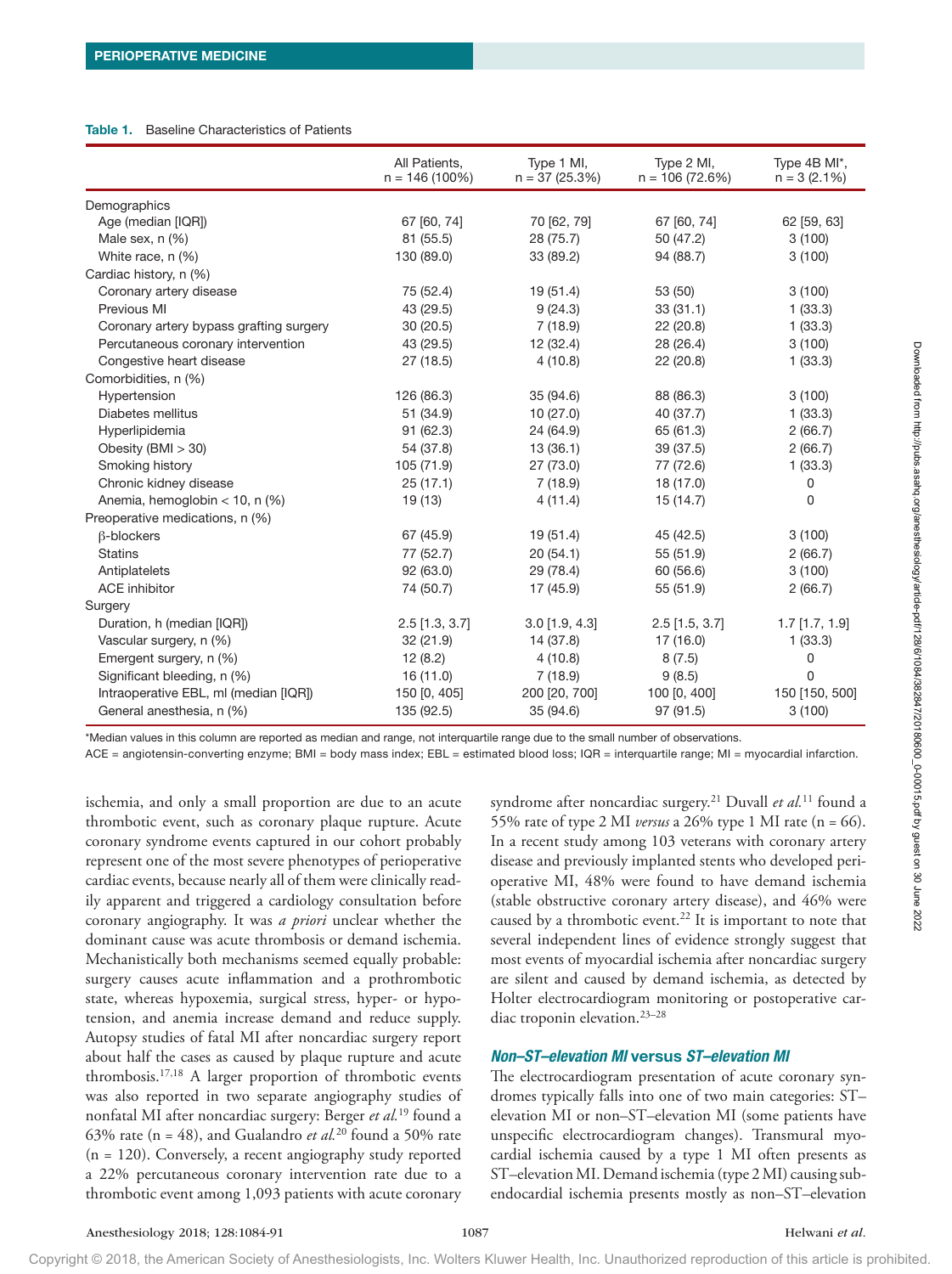|  | Table 2. Characteristics of Acute Coronary Syndrome Events |  |  |  |  |
|--|------------------------------------------------------------|--|--|--|--|
|--|------------------------------------------------------------|--|--|--|--|

|                                            | All Events, $n = 146$<br>$(100\%)$ | Type 1 MI, $n = 37$<br>(25.3%) | Type 2 MI, $n = 106$<br>(72.6%) | Type 4B MI <sup>*</sup> , $n = 3$<br>$(2.1\%)$ |
|--------------------------------------------|------------------------------------|--------------------------------|---------------------------------|------------------------------------------------|
| Type of event, n (%)                       |                                    |                                |                                 |                                                |
| <b>STEMI</b>                               | 21(14.4)                           | 5(13.5)                        | 14 (13.2)                       | 2(66.7)                                        |
| <b>NSTEMI</b>                              | 117 (80.1)                         | 31 (83.8)                      | 85 (80.2)                       | 1(33.3)                                        |
| Unstable angina                            | 8(5.5)                             | 1(2.7)                         | 7(6.6)                          | 0                                              |
| Presentation signs and symptoms, n (%)     |                                    |                                |                                 |                                                |
| Chest pain                                 | 64 (43.8)                          | 18 (48.6)                      | 43 (40.6)                       | 3(100)                                         |
| Shortness of breath                        | 23 (15.8)                          | 6(16.2)                        | 17(16.0)                        | 0                                              |
| Hypotension                                | 22(15.1)                           | 4(10.8)                        | 18(17)                          | 0                                              |
| Tachycardia                                | 19(13)                             | 4(10.8)                        | 15(14.2)                        | 0                                              |
| Hypoxemia                                  | 14(9.6)                            | 1(2.7)                         | 13(12.3)                        | 0                                              |
| Electrocardiogram changes                  | 132 (90.4)                         | 33 (89.2)                      | 96 (90.6)                       | 3(100)                                         |
| Time of presentation, n (%)                |                                    |                                |                                 |                                                |
| Intraoperative                             | 23 (15.8)                          | 1(2.7)                         | 22 (20.8)                       | $\Omega$                                       |
| Postoperative                              | 119 (81.5)                         | 34(91.1)                       | 82 (77.4)                       | 3(100)                                         |
| Postdischarge                              | 4(2.7)                             | 2(5.4)                         | 2(1.9)                          | 0                                              |
| Time intervals, days (median [IQR])        |                                    |                                |                                 |                                                |
| Surgery to event                           | 1 [0, 2]                           | 1 [0, 2]                       | 1 [0, 3]                        | 1[1, 1]                                        |
| Surgery to peak cTnl                       | $2$ [1, 3]                         | $1.5$ [1, 3]                   | $2$ [1, 3]                      | $1.0$ [1, 1]                                   |
| Surgery to angiogram                       | 4[2, 7]                            | $4.5$ [2, 7]                   | 4[2, 7]                         | 1[1, 4]                                        |
| Event to angiogram                         | 3[1, 5]                            | 3[1, 5]                        | 2[1, 5]                         | 1[0, 3]                                        |
| Peak cTnl, ng/ml (median [IQR])            | $3.2$ [0.9, 8.6]                   | $5.1$ [0.9, 16.0]              | $2.5$ [0.8, 6.9]                | 36.3 [18.2, 39.4]                              |
| Management, n (%)                          |                                    |                                |                                 |                                                |
| Medical                                    | 127 (87.0)                         | 25 (67.6)                      | 100 (94.3)                      | 2(66.7)                                        |
| PCI/stent                                  | 5(3.4)                             | 1(2.7)                         | 3(2.8)                          | 1(33.3)                                        |
| Coronary artery bypass grafting<br>surgery | 14(9.6)                            | 11(29.7)                       | 3(2.8)                          | 0(0)                                           |
| Hospital LOS (median [IQR])                | 9[6, 14]                           | 10[7, 14]                      | 9[6, 14]                        | 5[5, 6]                                        |
| 30-day mortality, n (%)+                   | 10(7.1)                            | 2(5.6)                         | 8(7.8)                          | 0                                              |
| 1-yr mortality, n (%)+                     | 20 (14.2)                          | 5(13.9)                        | 15 (14.7)                       | 0                                              |

Signs and symptoms were extracted from clinical notes and not based on specific diagnostic criteria. \*Median values in this column are reported as median and range, not interquartile range due to the small number of observations. †Of 141 patients.

cTnI = cardiac troponin I; IQR = interquartile range; LOS = length of stay; MI = myocardial infarction; NSTEMI = non–ST–elevation myocardial infarction; PCI = percutaneous coronary intervention; STEMI = ST-elevation myocardial infarction.

MI. Our data showed that there was no association between type 1 and 2 MI and presentation as ST–elevation MI *versus* non–ST–elevation MI. Only acute stent thrombosis appeared to present mostly as ST–elevation MI. Therefore, it may clinically not be feasible to speculate about the underlying etiology of a perioperative acute coronary syndrome event based on its electrocardiogram presentation.

## *Absent or Mild Coronary Artery Disease and Stress-induced Cardiomyopathy*

A surprising finding of this investigation was that in 27% of coronary angiographies after perioperative acute coronary syndrome, neither a culprit lesion nor obstructive coronary artery disease was found, with some patients having a normal coronary anatomy. In a small angiography study, Ellis *et al.*<sup>29</sup> also found evidence for postoperative acute coronary syndromes occurring in the absence of obstructive coronary artery disease. In 10% of our patients, the angiographic findings were most consistent with stress-induced cardiomyopathy (Takotsubo syndrome) and not a coronary process.

# *Limitations*

This study had several limitations. First, the study population was highly selective and does not represent the full spectrum of postoperative MI or acute coronary syndrome. On the one hand, the most severe cases of postoperative acute coronary syndromes are associated with sudden cardiac death and fatal MI—patients we did not capture. On the other hand, the majority of ischemic events in the postoperative period are silent and often missed clinically. Second, the initial identification of patients was by the hospital billing database, a method with significant limitations. Although we reviewed each case and matched it with the prospectively designed National Cardiovascular Data Registry, there is a possibility we missed patients. For example, if patients presented with acute coronary syndrome to an outside hospital that was not part of our hospital network, we would have been unable to capture the event and thus missed the patient. Third, although the sample size of 146 patients represents one of the largest thus far in the literature and has been collected from more than 215,000 noncardiac surgeries at our hospital, it is still rather small and prone to bias. In addition, we cannot exclude temporal trends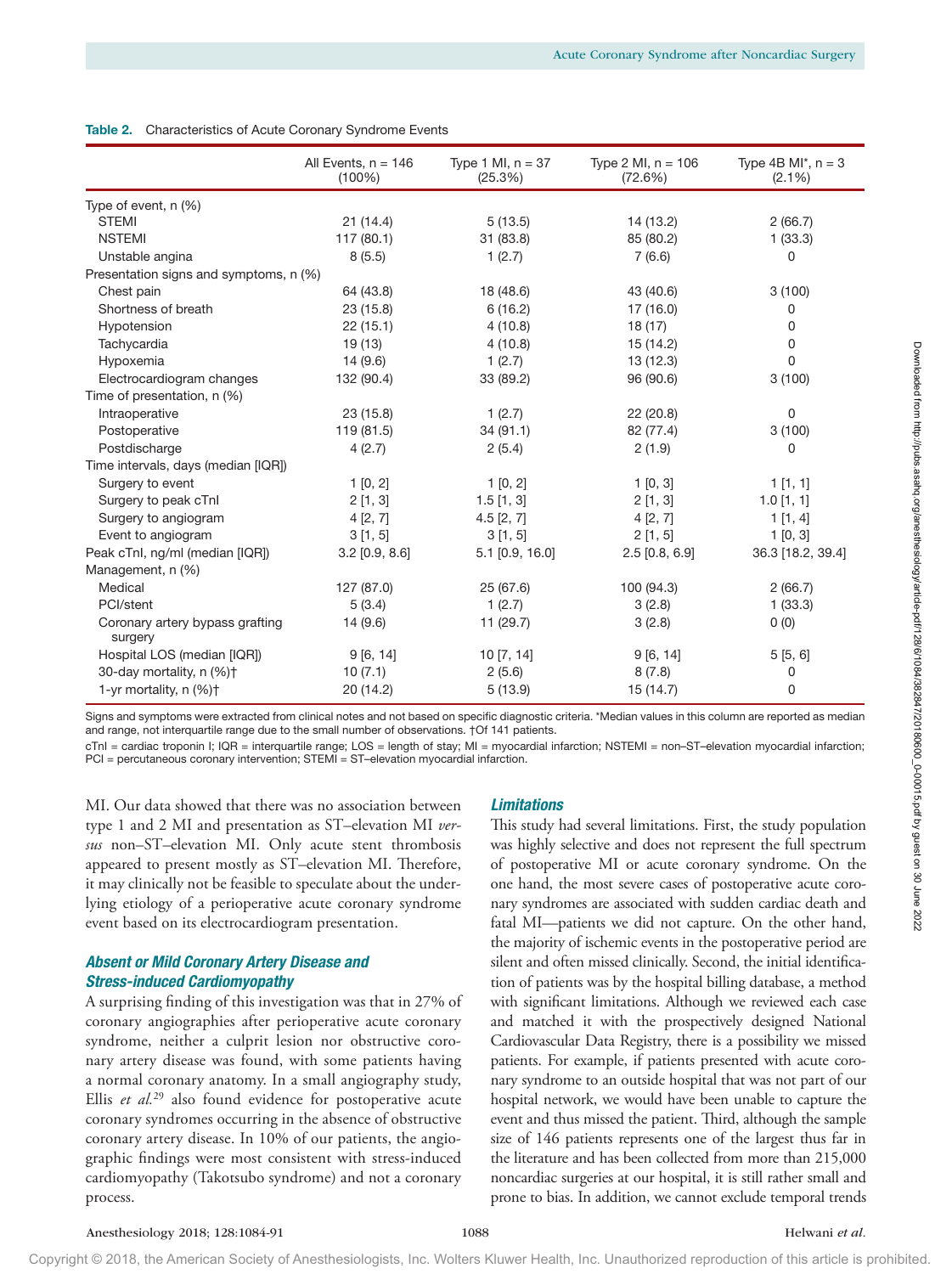#### Table 3. Coronary Angiography Findings

|                                      | All Events,<br>$n = 146(100\%)$ | Type 1 MI,<br>$n = 37(25.3%)$ | Type 2 MI,<br>$n = 106(72.6%)$ | Type 4B MI,<br>$n = 3(2.1%)$ |
|--------------------------------------|---------------------------------|-------------------------------|--------------------------------|------------------------------|
| Normal or mild disease, n (%)        | 39 (26.7)                       | 2(5.4)                        | 37 (34.9)                      |                              |
| Calcification, n (%)                 | 78 (53.4)                       | 25 (67.6)                     | 53 (50)                        |                              |
| Haziness, n (%)                      | 77 (52.7)                       | 33 (89.2)                     | 41 (38.7)                      | 3(100)                       |
| Ulceration, n (%)                    | 28 (19.2)                       | 25(67.6)                      | 1(0.9)                         | 2(66.7)                      |
| Thrombus, n (%)                      | 5(3.4)                          | 2(5.4)                        | 0                              | 3(100)                       |
| Stress-induced cardiomyopathy, n (%) | 14 (9.6)                        | 0                             | 14 (13.2)                      | 0                            |

MI = myocardial infarction.



Fig. 2. One-yr mortality by type of myocardial infarction (MI). Unadjusted Kaplan–Meier survival curves compare type 1 MI (*type I*, thrombotic cause), type 2 MI (*type II*, demand ischemia), and type 4B (*type IV*, stent thrombosis). Survival probability is not statistically significant between groups (log-rank test, *P* = 0.51).



Fig. 3. One-yr mortality comparing ST–elevation myocardial infarction (MI) to non–ST–elevation MI (NSTEMI) and unstable angina (UA). Unadjusted Kaplan–Meier survival curves show a statistically significantly different survival probability between the three groups (log-rank test,  $P = 0.02$ ).

Downloaded from http://pubs.asahq.org/anesthesiology/article-pdf/128/6/1084/382847/20180600\_0-00015.pdf by guest on 30 June 2022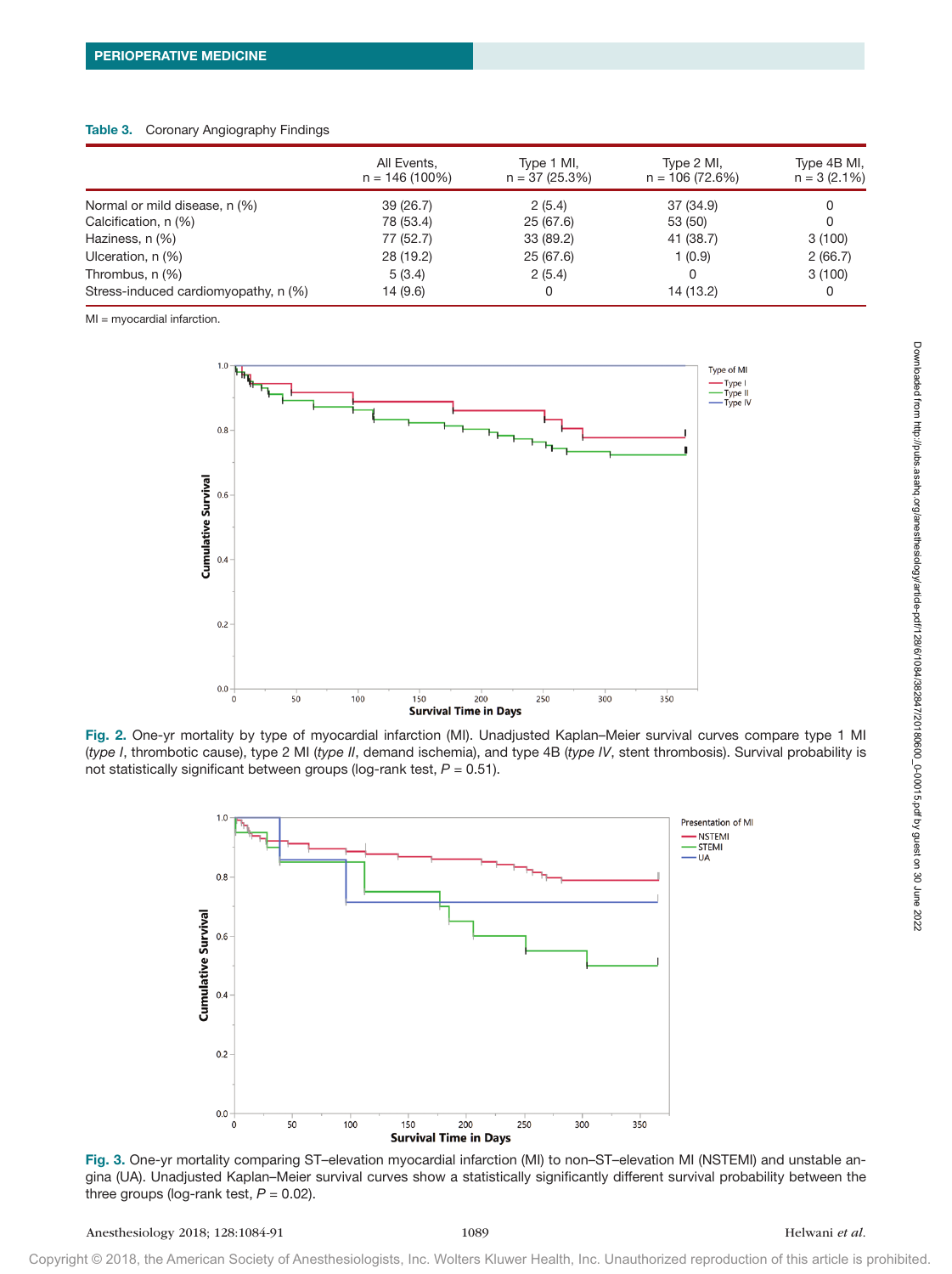that may have influenced procedural and medical management of postoperative acute coronary syndrome. Lastly, we could not capture data derived from novel adjunct techniques now sometimes used during coronary angiography, such as intravascular ultrasound or data on left ventricular hypertrophy.

# *Conclusions and Potential Clinical Implications*

Evidence from this investigation suggests that the dominant mechanism of acute coronary syndrome after noncardiac surgery is demand ischemia and that a sizable proportion of patients develop acute coronary syndrome without evidence for obstructive coronary artery disease, with some of these due to stress-induced cardiomyopathy. Thus, it appears plausible that strategies that reduce myocardial oxygen demand (*e.g.*, β-blocker therapy, adequate pain control) and increase myocardial oxygen supply (*e.g.*, adequate oxygenation and coronary blood flow, correction of anemia [if hemoglobin was less than 8g/dl], adequate intravascular volume status, correction of hypotension) will likely have the biggest impact in preventing and treating acute coronary syndrome in patients undergoing noncardiac surgery compared to antithrombotic therapy.

## Acknowledgments

The authors thank Tom C. Bailey, M.D., Division of Infectious Diseases, Washington University, St. Louis, Missouri, and John Lasala, M.D., Ph.D., Cardiovascular Division, Department of Internal Medicine, Washington University, for help with initial study design and database query.

## Research Support

This work was supported by departmental funds only. Dr. Nagele is currently supported by National Institutes of Health (Bethesda, Maryland) grant No. R01HL126892. Dr. Amin is funded via a KM1 career development award from the Clinical and Translational Science Award program of the National Center for Advancing Translational Sciences of the National Institutes of Health (grant Nos. UL1TR000448, KL2TR000450, and TL1TR000449), National Cancer Institute of the National Institutes of Health (grant No. 1KM1CA156708-01), an R18 grant from the Agency for Healthcare Research and Quality (Rockville, Maryland; grant No. R18HS0224181), and two additional grants by the Barnes–Jewish Hospital Foundation (St. Louis, Missouri).

## Competing Interests

Dr. Nagele reports receiving research grants and other research support from Roche Diagnostics (Indianapolis, Indiana) and research grants and other research support from Abbott Diagnostics (Lake Forest, Illinois). Dr. Amin has received research funding from Volcano (San Diego, California) and is a consultant for Terumo (Somerset, New Jersey), The Medicines Company (Parsippany, New Jersey), and AstraZeneca (Wilmington, Delaware). The other authors declare no competing interests.

# **Correspondence**

Address correspondence to Dr. Nagele: Washington University School of Medicine, 660 S. Euclid Ave, Box 8054, St.

Louis, Missouri 63110. [nagelep@wustl.edu](mailto:nagelep@wustl.edu). Information on purchasing reprints may be found at [www.anesthesiology.](www.anesthesiology.org) [org](www.anesthesiology.org) or on the masthead page at the beginning of this issue. ANESTHESIOLOGY's articles are made freely accessible to all readers, for personal use only, 6 months from the cover date of the issue.

## **References**

- 1. Landesberg G, Beattie WS, Mosseri M, Jaffe AS, Alpert JS: Perioperative myocardial infarction. Circulation 2009; 119:2936–44
- 2. Adesanya AO, de Lemos JA, Greilich NB, Whitten CW: Management of perioperative myocardial infarction in noncardiac surgical patients. Chest 2006; 130:584–96
- 3. Smilowitz NR, Gupta N, Ramakrishna H, Guo Y, Berger JS, Bangalore S: Perioperative major adverse cardiovascular and cerebrovascular events associated with noncardiac surgery. JAMA Cardiol 2017; 2:181–7
- 4. Ghaferi AA, Birkmeyer JD, Dimick JB: Variation in hospital mortality associated with inpatient surgery. N Engl J Med 2009; 361:1368–75
- 5. Browner WS, Li J, Mangano DT: In-hospital and long-term mortality in male veterans following noncardiac surgery. The Study of Perioperative Ischemia Research Group. JAMA 1992; 268:228–32
- 6. Devereaux PJ, Xavier D, Pogue J, Guyatt G, Sigamani A, Garutti I, Leslie K, Rao-Melacini P, Chrolavicius S, Yang H, Macdonald C, Avezum A, Lanthier L, Hu W, Yusuf S; POISE (PeriOperative ISchemic Evaluation) Investigators: Characteristics and short-term prognosis of perioperative myocardial infarction in patients undergoing noncardiac surgery: A cohort study. Ann Intern Med 2011; 154:523–8
- 7. Pagidipati NJ, Peterson ED: Acute coronary syndromes in women and men. Nat Rev Cardiol 2016; 13:471–80
- 8. Libby P: Mechanisms of acute coronary syndromes and their implications for therapy. N Engl J Med 2013; 368:2004–13
- 9. Biccard BM, Rodseth RN: The pathophysiology of peri-operative myocardial infarction. Anaesthesia 2010; 65:733–41
- 10. Devereaux PJ, Goldman L, Cook DJ, Gilbert K, Leslie K, Guyatt GH: Perioperative cardiac events in patients undergoing noncardiac surgery: A review of the magnitude of the problem, the pathophysiology of the events and methods to estimate and communicate risk. CMAJ 2005; 173:627–34
- 11. Duvall WL, Sealove B, Pungoti C, Katz D, Moreno P, Kim M: Angiographic investigation of the pathophysiology of perioperative myocardial infarction. Catheter Cardiovasc Interv 2012; 80:768–76
- 12. Landesberg G: The pathophysiology of perioperative myocardial infarction: Facts and perspectives. J Cardiothorac Vasc Anesth 2003; 17:90–100
- 13. Devereaux PJ, Sessler DI: Cardiac complications in patients undergoing major noncardiac surgery. N Engl J Med 2015; 373:2258–69
- 14. Schulman-Marcus J, Feldman DN, Rao SV, Prasad A, McCoy L, Garratt K, Kim LK, Minutello RM, Wong SC, Vora AN, Singh HS, Wojdyla D, Mohsen A, Bergman G, Swaminathan RV: Characteristics of patients undergoing cardiac catheterization before noncardiac surgery: A report from the National cardiovascular Data Registry CathPCI Registry. JAMA Intern Med 2016; 176:611–8
- 15. Thygesen K, Alpert JS, Jaffe AS, Simoons ML, Chaitman BR, White HD, Katus HA, Lindahl B, Morrow DA, Clemmensen PM, Johanson P, Hod H, Underwood R, Bax JJ, Bonow RO, Pinto F, Gibbons RJ, Fox KA, Atar D, Newby LK, Galvani M, Hamm CW, Uretsky BF, Steg PG, Wijns W, Bassand JP, Menasché P, Ravkilde J, Ohman EM, Antman EM, Wallentin LC, Armstrong PW, Simoons ML, Januzzi JL, Nieminen MS, Gheorghiade M, Filippatos G, Luepker RV, Fortmann SP,